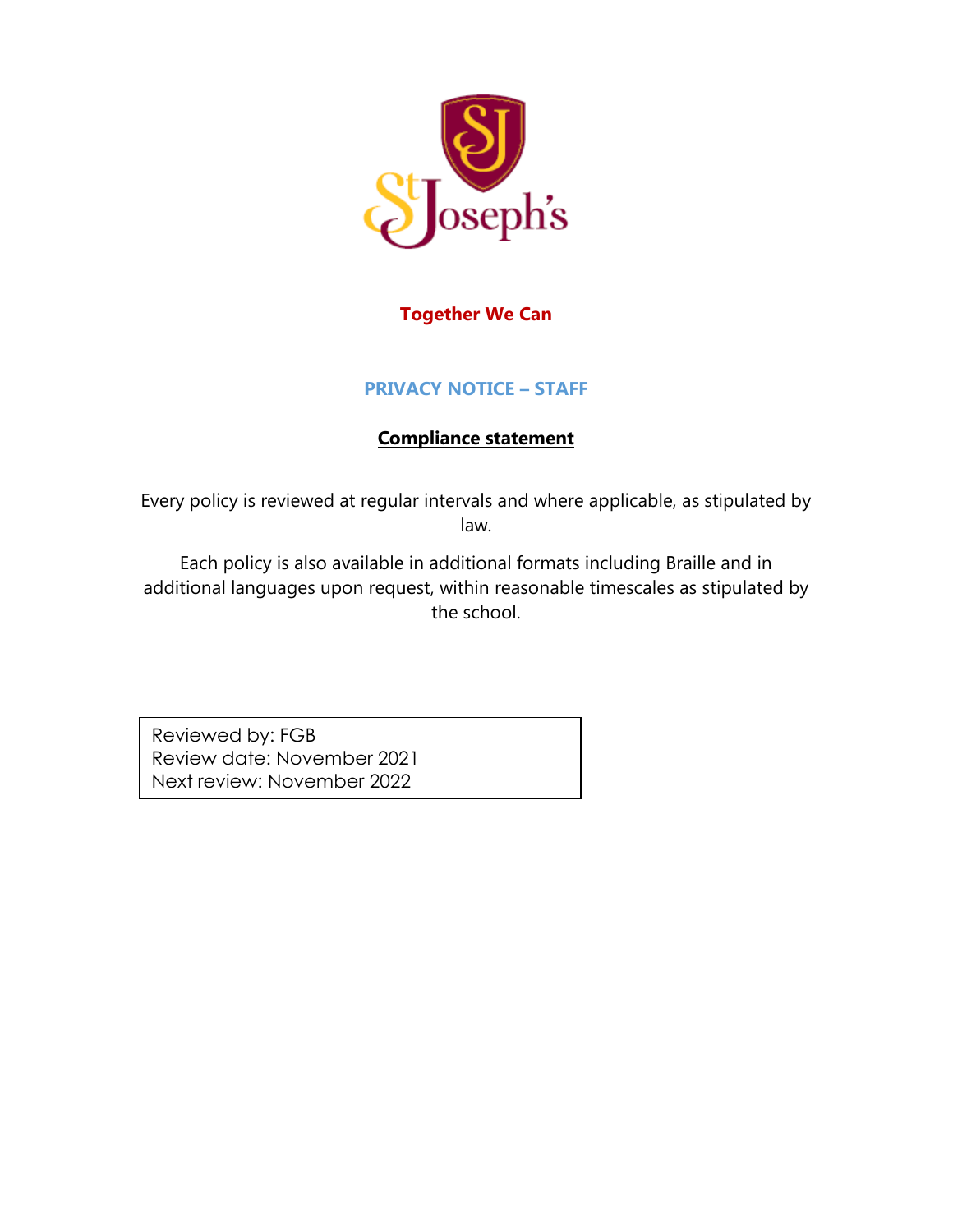This privacy notice describes how we collect and use personal information about you during and after your work relationship with us, in accordance with the UK General Data Protection Regulation (UK GDPR).

Following Brexit, Regulation (EU) 2016/679, General Data Protection Regulation (GDPR) is retained EU law and known as UK GDPR. The UK GDPR sits alongside an amended version of the Data Protection Act 2018 that relate to general personal data processing, powers of the Information Commissioner and sanctions and enforcement. The GDPR as it continues to apply in the EU is known as EU GDPR.

It applies to all current and former employees, workers and contractors.

#### **Who Collects This Information**

St Joseph's is a "data controller." This means that we are responsible for deciding how we hold and use personal information about you.

We are required under data protection legislation to notify you of the information contained in this privacy notice. This notice does not form part of any contract of employment or other contract to provide services and we may update this notice at any time.

It is important that you read this notice, together with any other privacy notice we may provide on specific occasions when we are collecting or processing personal information about you, so that you are aware of how and why we are using such information.

### **Data Protection Principles**

We will comply with the data protection principles when gathering and using personal information, as set out in our data protection policy.

### **The Categories Of Information That We Collect, Process, Hold And Share**

We may collect, store and use the following categories of personal information about you: -

- Personal information and contact details such as name, title, addresses, date of birth, marital status, phone numbers and personal email addresses;
- Emergency contact information such as names, relationship, phone numbers and email addresses;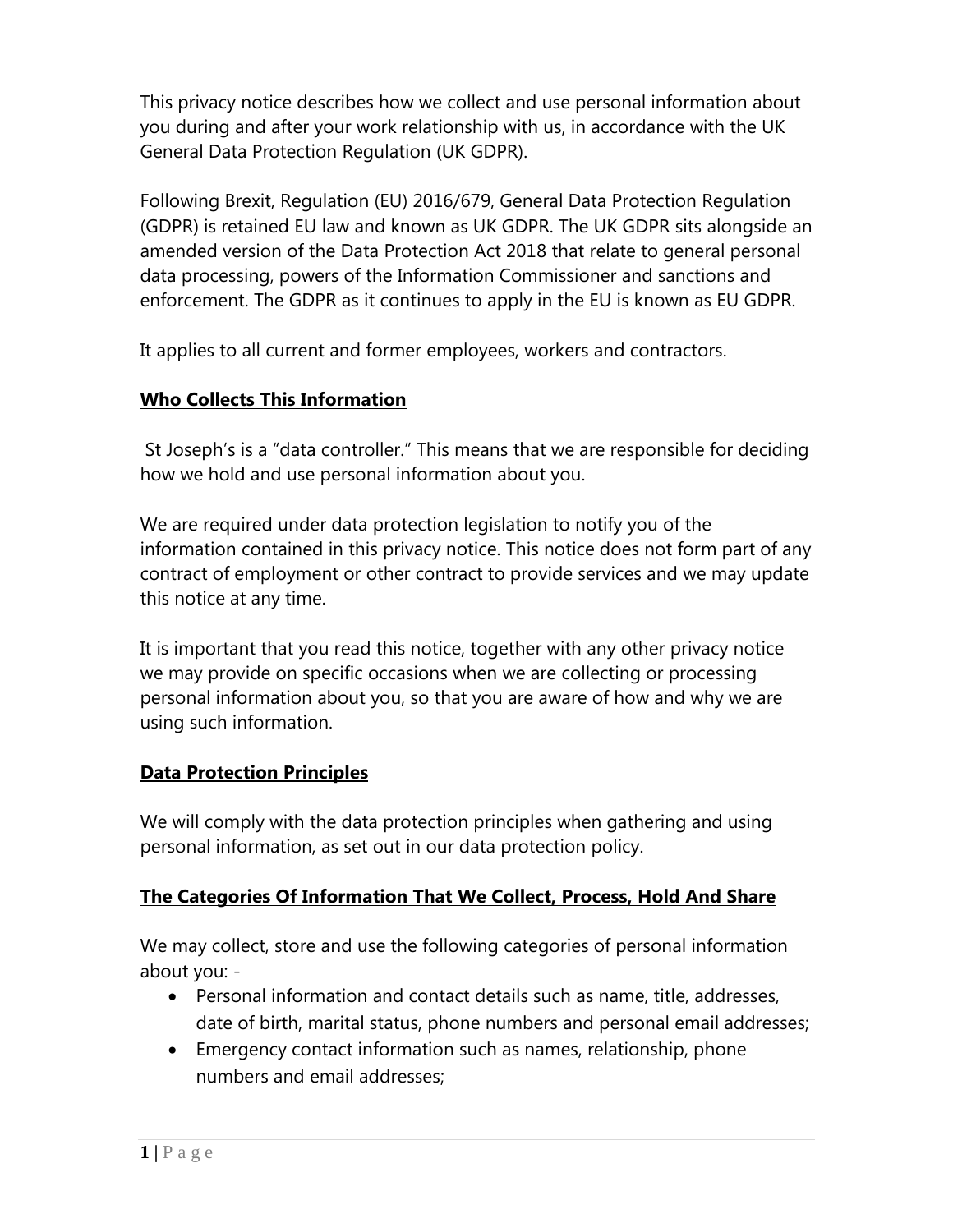- Information collected during the recruitment process that we retain during your employment including references, proof of right to work in the UK, application form, CV, qualifications;
- Employment contract information such as start dates, hours worked, post, roles;
- Education and training details;
- Details of salary and benefits including payment details, payroll records, tax status information, national insurance number, pension and benefits information;
- Details of any dependants;
- Your nationality and immigration status and information from related documents, such as your passport or other identification and immigration information;
- Information in your sickness and absence records such as number of absences and reasons(including sensitive personal information regarding your physical and/or mental health);
- Criminal records information as required by law to enable you to work with children;
- Your trade union membership;
- Information on grievances raised by or involving you;
- Information on conduct and/or other disciplinary issues involving you;
- Details of your appraisals, performance reviews and capability issues;
- Details of your time and attendance records;
- Information about the use of our IT, communications and other systems, and other monitoring information;
- Details of your use of business-related social media;
- Images of staff captured by the School's CCTV system;
- Your use of public social media (only in very limited circumstances, to check specific risks for specific functions within the School, you will be notified separately if this is to occur); and
- Details in references about you that we give to other;
- Your racial or ethnic origin, sex and sexual orientation, religious or similar beliefs.

# **How We Collect This Information**

• We may collect this information from you, your personnel records, the Home Office, pension administrators, your doctors, from medical and occupational health professionals we engage, the DBS, your trade union,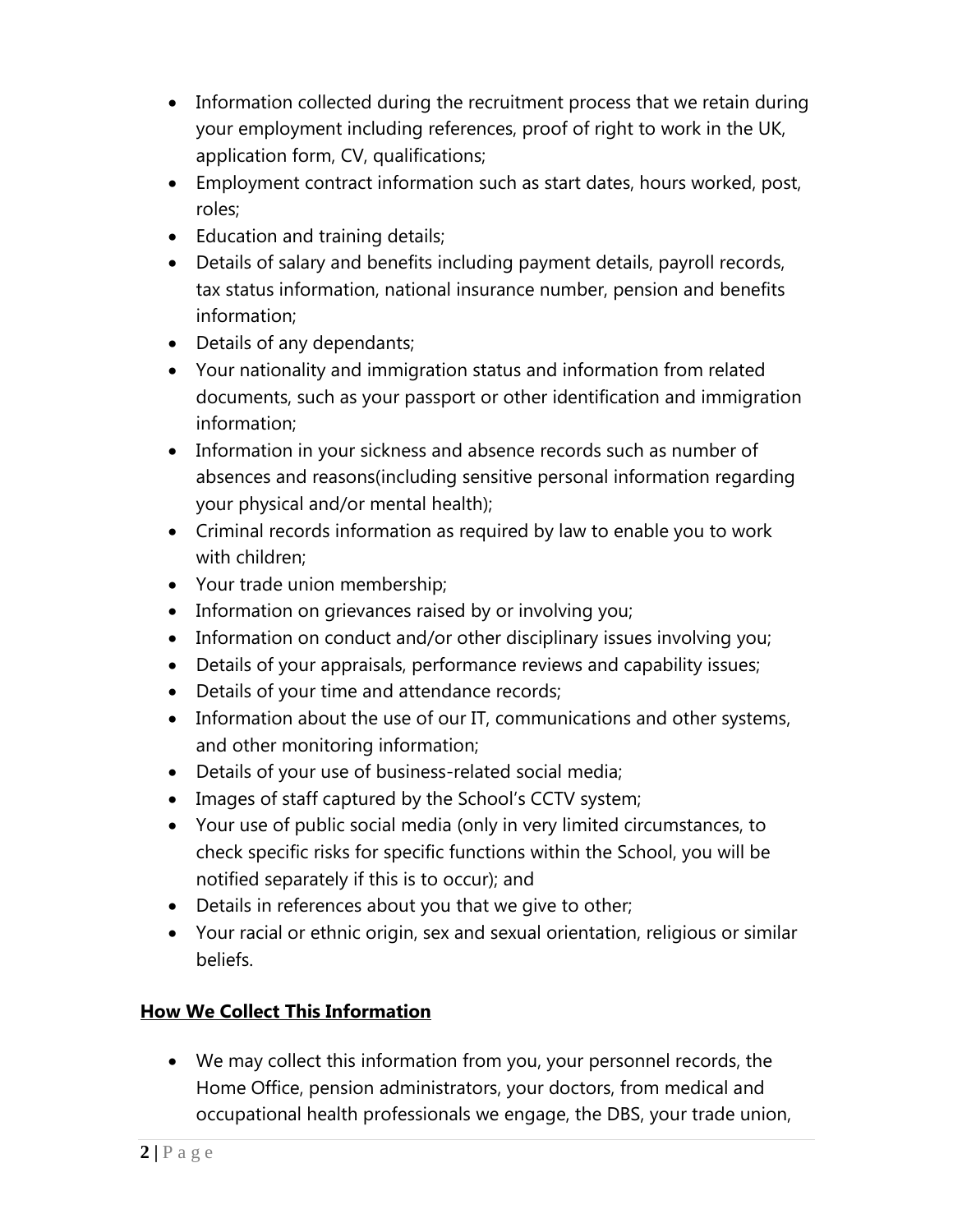other employees, other professionals we may engage (e.g. to advise us generally), automated monitoring of our websites and other technical systems such as our computer networks and connections, CCTV and access control systems, remote access systems, email and instant messaging systems, intranet and internet facilities.

### **How We Use Your Information**

We will only use your personal information when the law allows us to. Most commonly, we will use your information in the following circumstances: -

- Where we need to perform the contract we have entered into with you;
- Where we need to comply with a legal obligation (such as health and safety legislation, under statutory codes of practice and employment protection legislation);
- Where it is needed in the public interest or for official purposes;
- Where it is necessary for our legitimate interests (or those of a third party) and your interests, rights and freedoms do not override those interests.
- When you have provided us with consent to process your personal data.

We need all the categories of information in the list above primarily to allow us to perform our contract with you and to enable us to comply with legal obligations.

Please note that we may process your information without your knowledge or consent, where this is require or permitted by law.

The situations in which we will process your personal information are listed below: -

- To determine recruitment and selection decisions on prospective employees;
- In order to carry out effective performance of the employees contract of employment and to maintain employment records;
- To comply with regulatory requirements and good employment practice;
- To carry out vetting and screening of applicants and current staff in accordance with regulatory and legislative requirements;
- Enable the development of a comprehensive picture of the workforce and how it is deployed and managed;
- To enable management and planning of the workforce, including accounting and auditing;
- Personnel management including retention, sickness and attendance;
- Performance reviews, managing performance and determining performance requirements;
- In order to manage internal policy and procedure;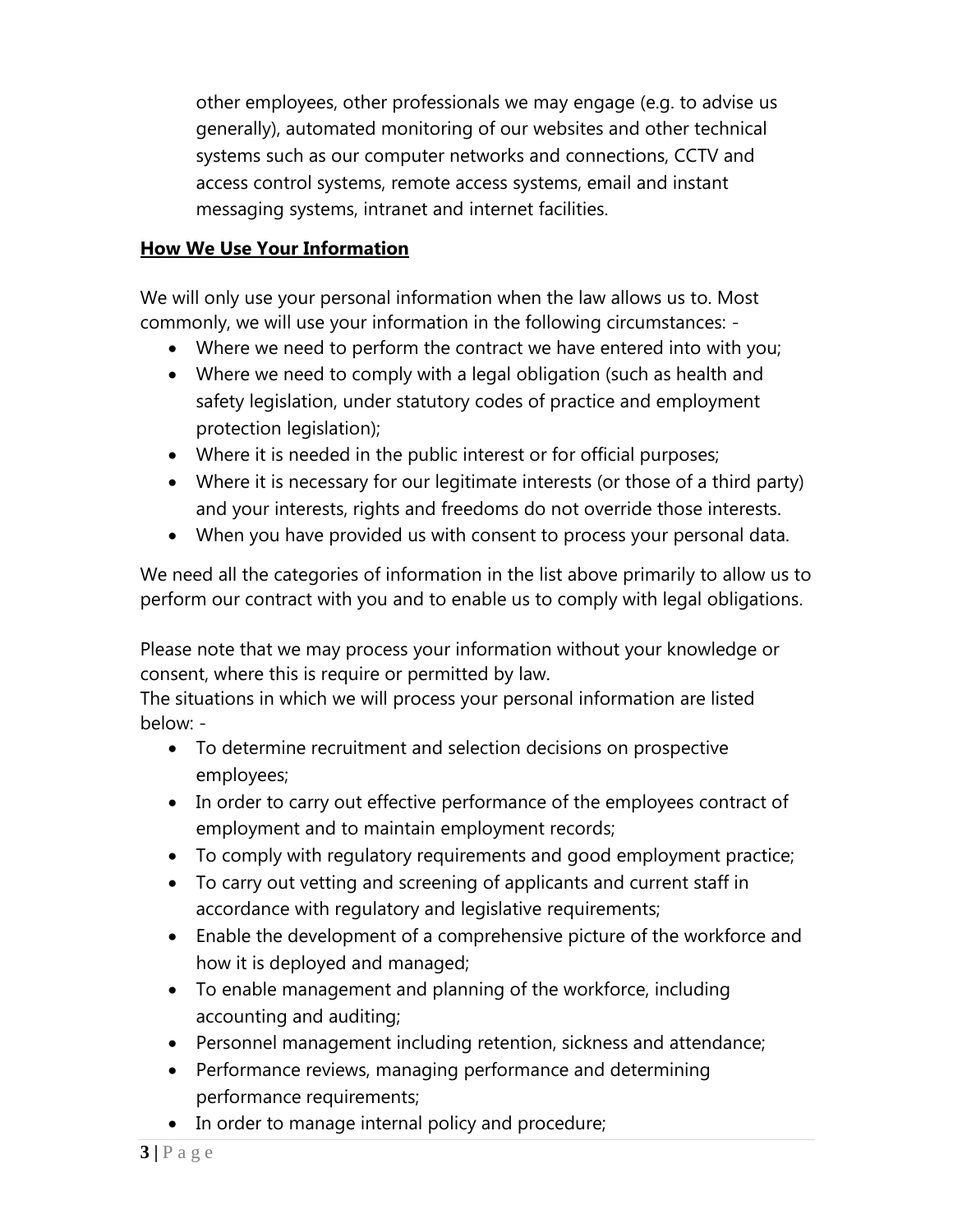- Human resources administration including pensions, payroll and benefits;
- To determine qualifications for a particular job or task, including decisions about promotions;
- Evidence for possible disciplinary or grievance processes;
- Complying with legal obligations;
- To monitor and manage staff access to our systems and facilities in order to protect our networks, the personal data of our employees and for the purposes of safeguarding;
- To monitor and protect the security of our network and information, including preventing unauthorised access to our computer network and communications systems and preventing malicious software distribution;
- Education, training and development activities;
- To monitor compliance with equal opportunities legislation;
- To answer questions from insurers in respect of any insurance policies which relate to you;
- Determinations about continued employment or engagement;
- Arrangements for the termination of the working relationship;
- Dealing with post-termination arrangements;
- Health and safety obligations;
- Prevention and detection of fraud or other criminal offences; and
- To defend the School in respect of any investigation or court proceedings and to comply with any court or tribunal order for disclosure.

### [

Some of the above grounds for processing will overlap and there may be several grounds which justify our use of your personal information.

If you fail to provide certain information when requested, we may not be able to perform the contract we have entered into with you (such as paying you or providing a benefit), or we may be prevented from complying with our legal obligations (such as to ensure the health and safety of our workers).

We will only use your personal information for the purposes for which we collected it, unless we reasonably consider that we need to use it for another reason and that reason is compatible with the original purpose. If we need to use your personal information for an unrelated purpose, we will notify you and we will explain the legal basis which allows us to do so.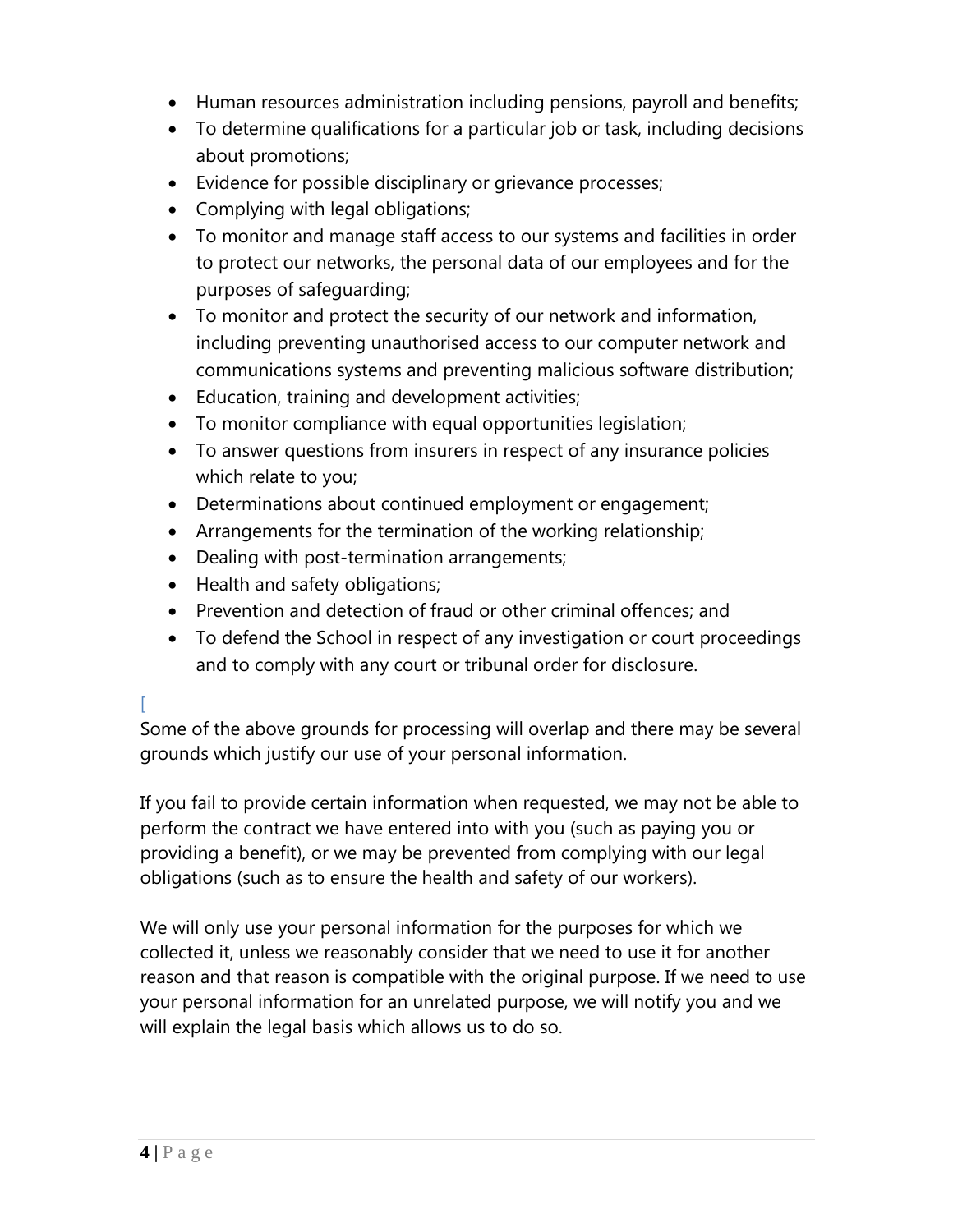## **How We Use Particularly Sensitive Information**

Sensitive personal information (as defined under the GDPR as "special category data") require higher levels of protection and further justification for collecting, storing and using this type of personal information. We may process this data in the following circumstances: -

- In limited circumstances, with your explicit written consent;
- Where we need to carry out our legal obligations in line with our data protection policy;
- Where it is needed in the public interest, such as for equal opportunities monitoring (or in relation to our pension scheme);
- Where it is needed to assess your working capacity on health grounds, subject to appropriate confidentiality safeguards. Less commonly, we may process this type of information where it is needed in relation to legal claims or where it is necessary to protect your interests (or someone else's interests) and you are not capable of giving your consent.

We will use this information in the following ways: -

- Collecting information relating to leave of absence, which may include sickness absence or family related leave;
- To comply with employment and other laws;
- Collecting information about your physical or mental health, or disability status, to ensure your health and welfare in the workplace and to assess your fitness to work, to provide appropriate workplace adjustments, to manage sickness absence and to administer benefits;
- Collecting information about your race or national or ethnic origin, religious, philosophical or moral beliefs, or sexual life or sexual orientation, to ensure meaningful equal opportunity monitoring and reporting.
- To record trade union membership information to pay trade union premiums and to comply with employment law obligations.

# **Criminal Convictions**

We may only use information relating to criminal convictions where the law allows us to do so. This will usually be where it is necessary to carry out our legal obligations. We will only collect information about criminal convictions if it is appropriate given the nature of the role and where we are legally able to do so. Where appropriate we will collect information about criminal convictions as part of the recruitment process or we may be notified of such information directly by you in the course of working for us.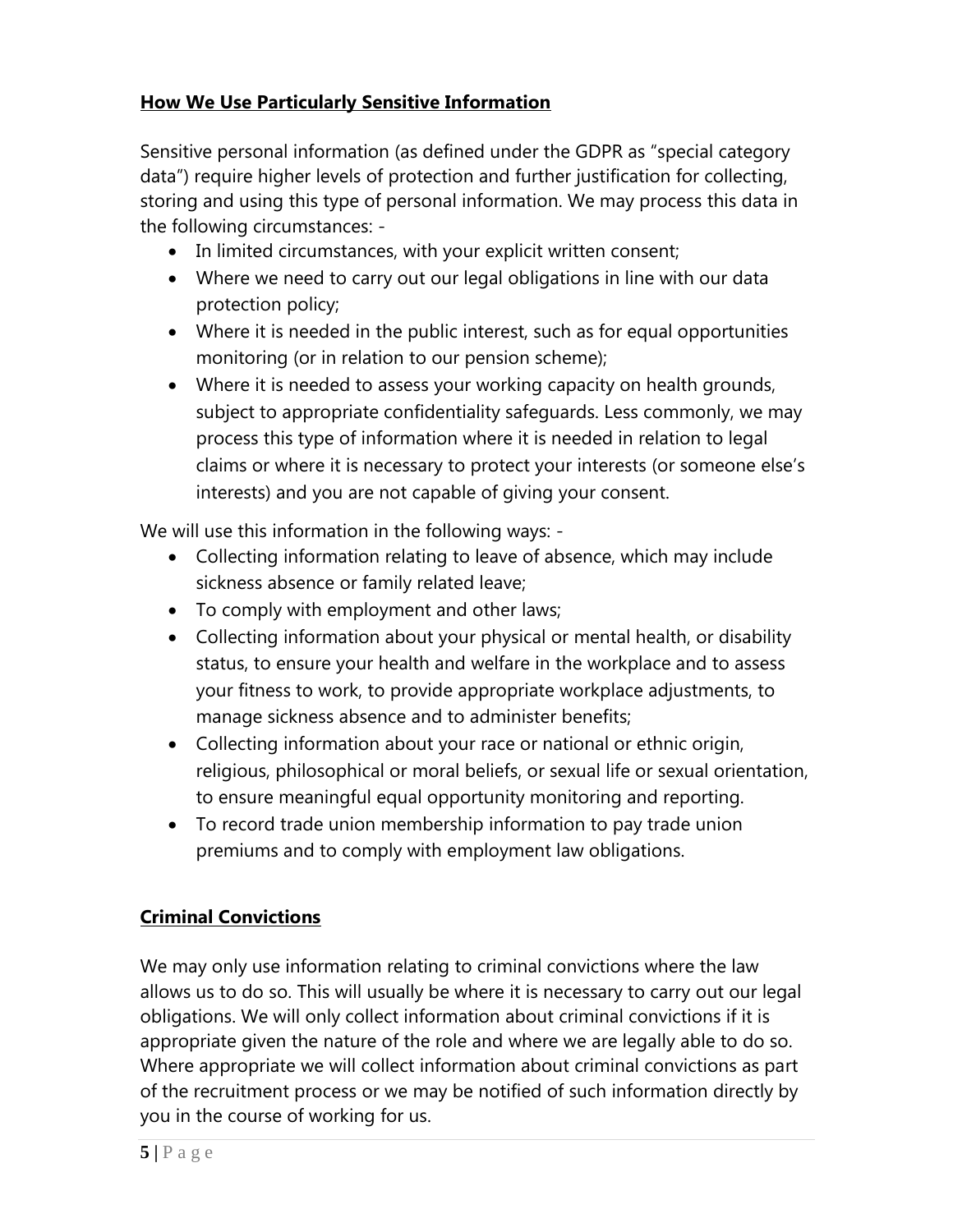## **Automated Decision Making**

Automated decision making takes place when an electronic system uses personal information to make a decision without human intervention. We are allowed to use automated decision making in the following circumstances: -

- Where we have notified you of the decision and given you 21 days to request a reconsideration;
- Where it is necessary to perform the contract with you and appropriate measures are put in place to safeguard your rights; or
- In limited circumstances, with your explicit written consent and where appropriate measures are in place to safeguard your rights.

You will not be subject to decisions that will have a significant impact on you based solely on automated decision-making, unless we have a lawful basis for doing so and we have notified you.

### **Sharing Data**

We may need to share your data with third parties, including third party service providers where required by law, where it is necessary to administer the working relationship with you or where we have another legitimate interest in doing so. These include the following: -

- the Department for Education (DfE);
- Ofsted;
- [other schools within the Federation/Trust];
- Prospective Employers;
- Welfare services (such as social services);
- Law enforcement officials such as police, HMRC;
- LADO;
- Training providers;
- Professional advisors such as lawyers and consultants;
- Support services (including HR support, insurance, IT support, information security, pensions and payroll);
- The Local Authority;
- Occupational Health;
- DBS; and
- Recruitment and supply agencies.

Information will be provided to those agencies securely or anonymised where possible.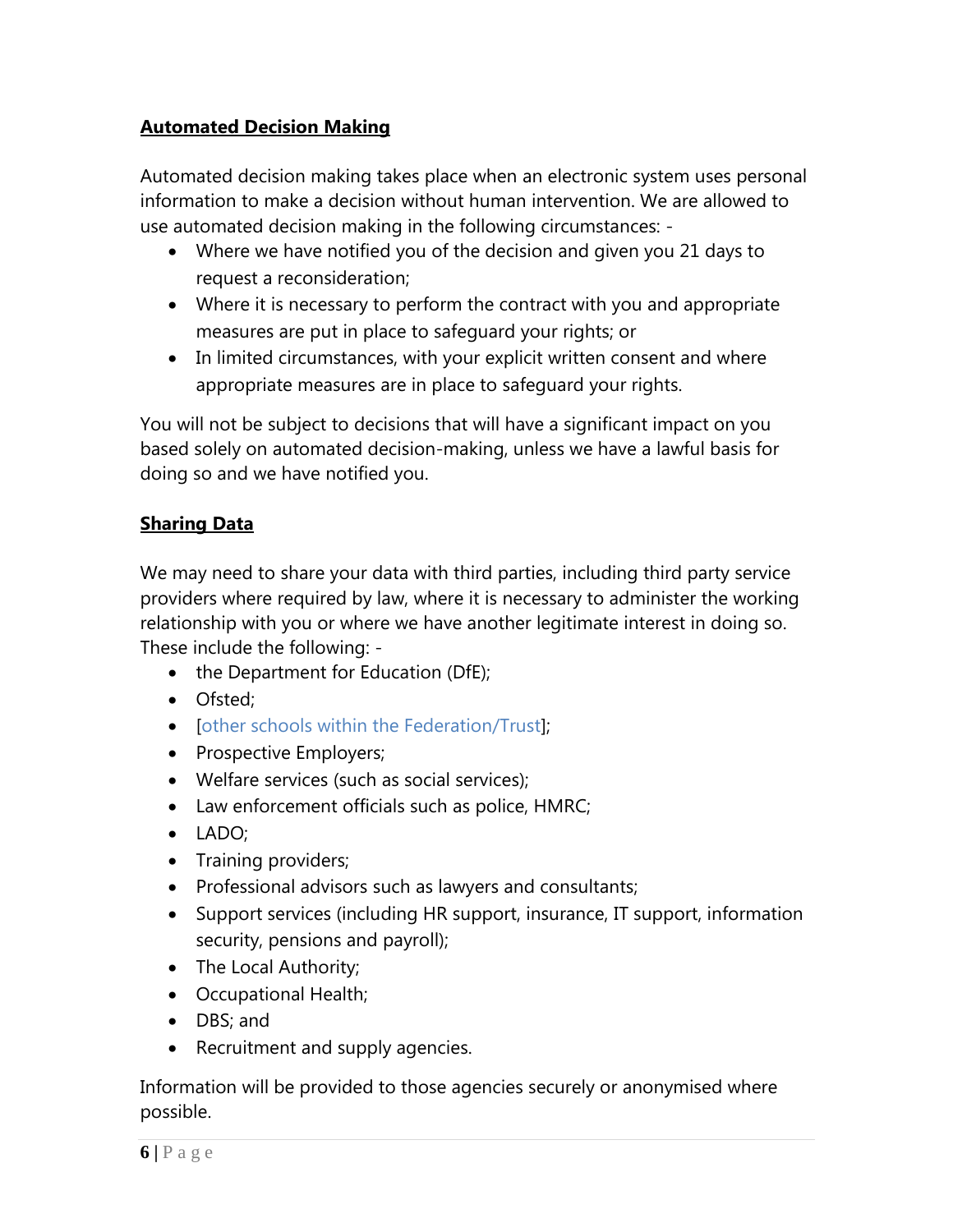The recipient of the information will be bound by confidentiality obligations, we require them to respect the security of your data and to treat it in accordance with the law.

## **Retention Periods**

Except as otherwise permitted or required by applicable law or regulation, the School only retains personal data for as long as necessary to fulfil the purposes they collected it for, as required to satisfy any legal, accounting or reporting obligations, or as necessary to resolve disputes.

To determine the appropriate retention period for personal data, the School considers the amount, nature, and sensitivity of personal data, the potential risk of harm from unauthorised use or disclosure of personal data, the purposes for processing the personal data, whether we can fulfil the purposes of processing by other means and any applicable legal requirements.

Once you are no longer an employee, worker or contractor of the company we will retain and securely destroy your personal information in accordance with our data retention policy.

The School typically retains personal data for 6 years subject to any exceptional circumstances or to comply with laws or regulations that require a specific retention period.

## **Security**

We have put in place measures to protect the security of your information (i.e. against it being accidentally lost, used or accessed in an unauthorised way). In addition, we limit access to your personal information to those employees, agents, contractors and other third parties who have a business need to know. Details of these measures are available

Third parties will only process your personal information on our instructions and where they have agreed to treat information confidentially and to keep it secure. We have put in place procedures to deal with any suspected data security breach and will notify you and any applicable regulator of a suspected breach where we are legally required to do so.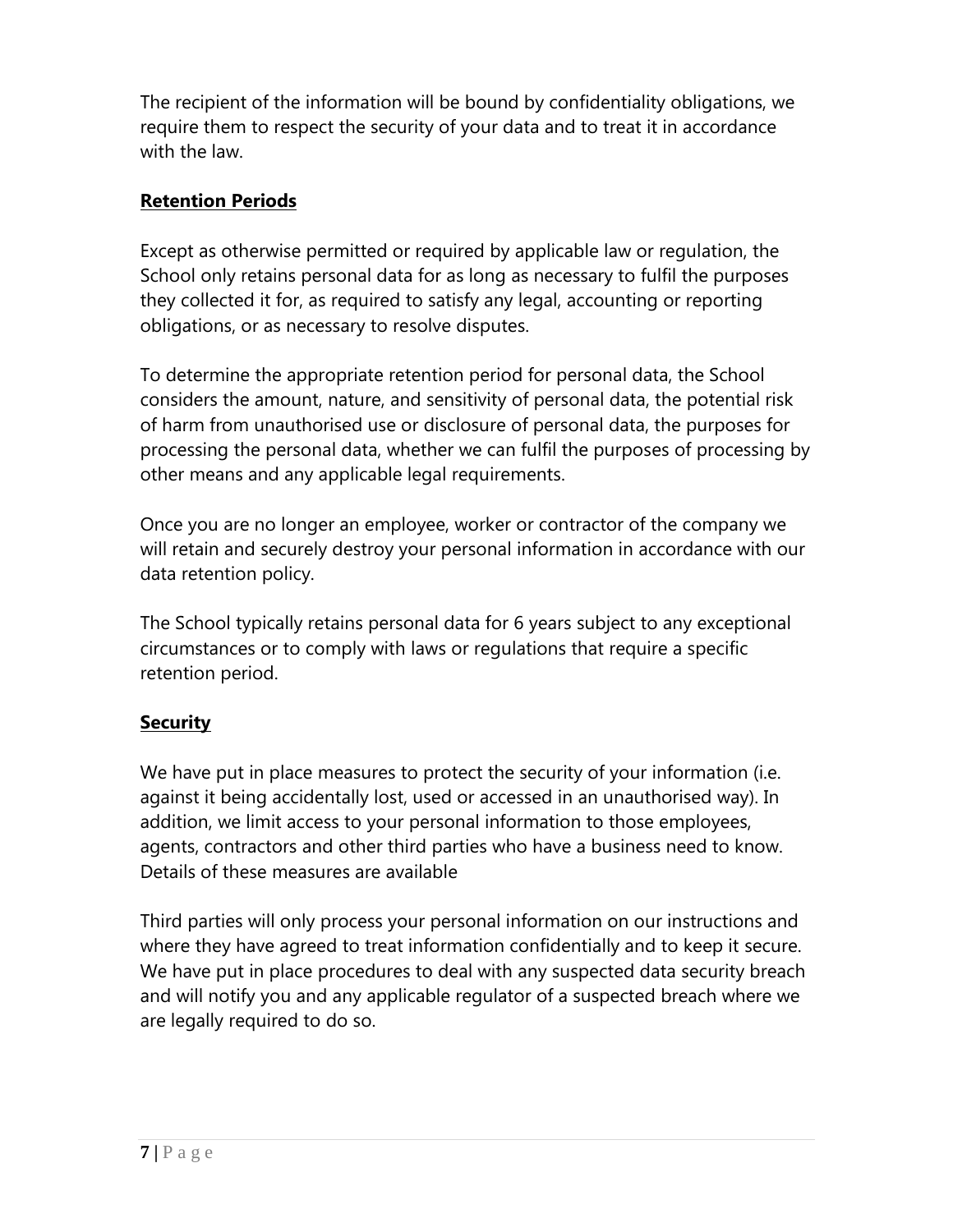## **Your Rights Of Access, Correction, Erasure And Restriction**

It is important that the personal information we hold about you is accurate and current. Please keep us informed if your personal information changes during your working relationship with us.

Under certain circumstances by law you have the right to: -

- Access your personal information (commonly known as a "subject access request"). This allows you to receive a copy of the personal information we hold about you and to check we are lawfully processing it. You will not have to pay a fee to access your personal information. However we may charge a reasonable fee if your request for access is clearly unfounded or excessive. Alternatively we may refuse to comply with the request in such circumstances.
- Correction of the personal information we hold about you. This enables you to have any inaccurate information we hold about you corrected.
- Erasure of your personal information. You can ask us to delete or remove personal data if there is no good reason for us continuing to process it.
- Restriction of processing your personal information. You can ask us to suspend processing personal information about you in certain circumstances, for example, if you want us to establish its accuracy before processing it.
- To object to processing in certain circumstances (for example for direct marketing purposes).
- To transfer your personal information to another party.

If you want to exercise any of the above rights, please contact Headteacher in writing.

We may need to request specific information from you to help us confirm your identity and ensure your right to access the information (or to exercise any of your other rights). This is another appropriate security measure to ensure that personal information is not disclosed to any person who has no right to receive it.

## **Right To Withdraw Consent**

In the limited circumstances where you may have provided your consent to the collection, processing and transfer of your personal information for a specific purpose, you have the right to withdraw your consent for that specific processing at any time. To withdraw your consent, please contact the School Business Manager. Once we have received notification that you have withdrawn your consent, we will no longer process your information for the purpose or purposes